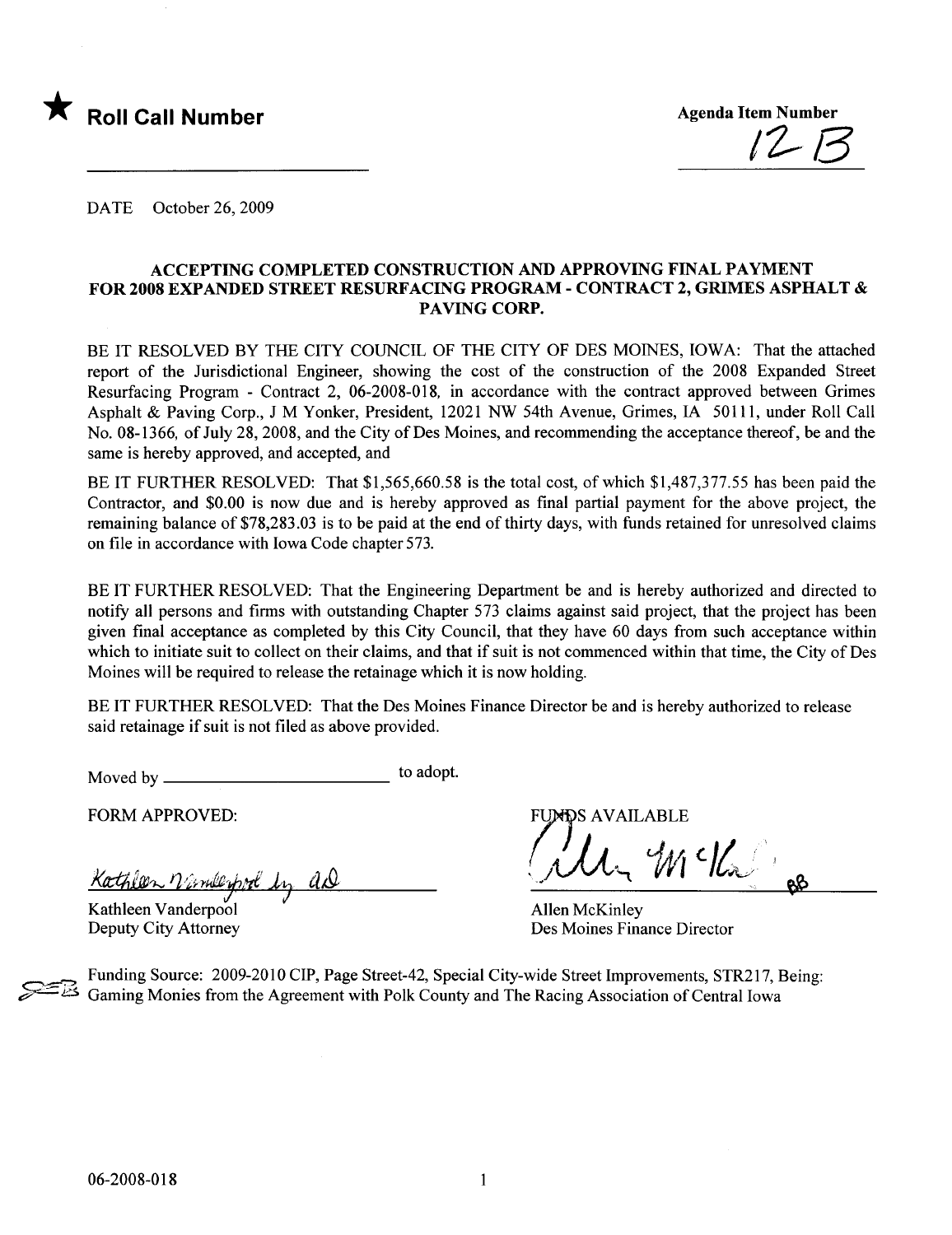## Roll Call Number

\* ................. ....... ................. .............

Agenda Item Number /2- 8

Date  $\frac{\text{October }26,2009}{\text{Center}}$ 

| <b>COUNCIL ACTION</b> | <b>YEAS</b> | <b>NAYS</b> | <b>PASS</b> | <b>ABSENT</b>   | <b>CERTIFICATE</b>                                                                                   |
|-----------------------|-------------|-------------|-------------|-----------------|------------------------------------------------------------------------------------------------------|
| <b>COWNIE</b>         |             |             |             |                 |                                                                                                      |
| <b>COLEMAN</b>        |             |             |             |                 | I, DIANE RAUH, City Clerk of said City hereby                                                        |
| <b>HENSLEY</b>        |             |             |             |                 | certify that at a meeting of the City Council of<br>said City of Des Moines, held on the above date, |
| <b>KIERNAN</b>        |             |             |             |                 | among other proceedings the above was adopted.                                                       |
| <b>MAHAFFEY</b>       |             |             |             |                 |                                                                                                      |
| <b>MEYER</b>          |             |             |             |                 | IN WITNESS WHEREOF, I have hereunto set my<br>hand and affixed my seal the day and year first        |
| <b>VLASSIS</b>        |             |             |             |                 | above written.                                                                                       |
| <b>TOTAL</b>          |             |             |             |                 |                                                                                                      |
| <b>MOTION CARRIED</b> |             |             |             | <b>APPROVED</b> |                                                                                                      |
|                       |             |             |             |                 |                                                                                                      |
|                       |             |             |             |                 | <b>City Clerk</b>                                                                                    |
|                       |             |             |             | Mayor           |                                                                                                      |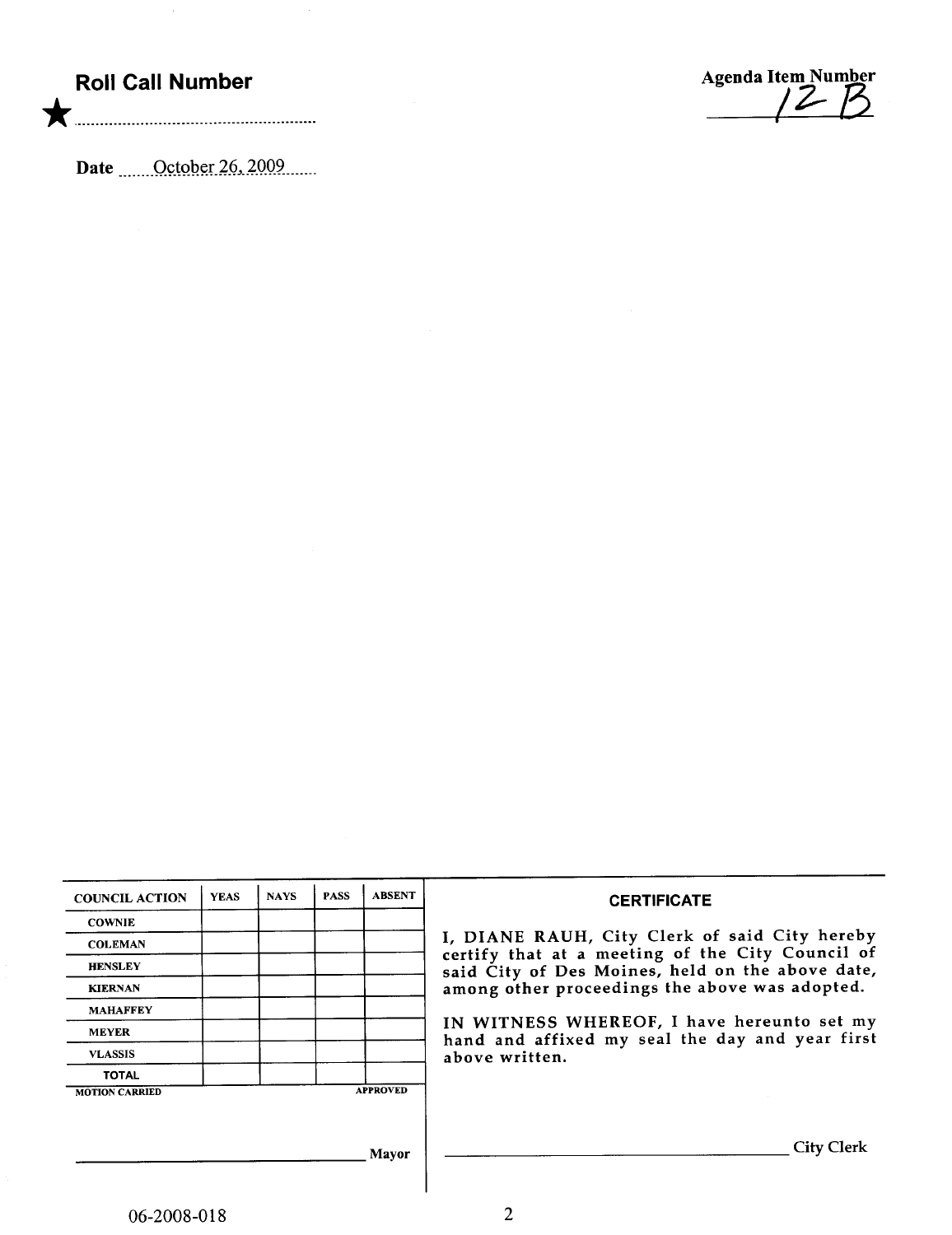

## PROJECT LOCATIONS

- 1 30th St Forest Ave. to Hickman Rd.
- 2 Urbandale Ave. 34st to Beaver Ave.
- 3 6th Ave. Birdland Dr. lo Euclid Ave.<br>4 Guthrie Ave. Dixon St. lo DelawareAv
- Guthrie Ave. Dixon St. to DelawareAve.
- 5 Culhrie Ave. Delaware Ave. to E. 23rd St. 6 Maury St. - SE 6th St. to SE 14th St.
- 
- 7 Maury St. SE 14th St. to SE 22nd St.



# 2008 EXPANDED STREET RESURFACING PROGRAM - CONTRACT 2 ACTIVITY I.D. 06-2008-018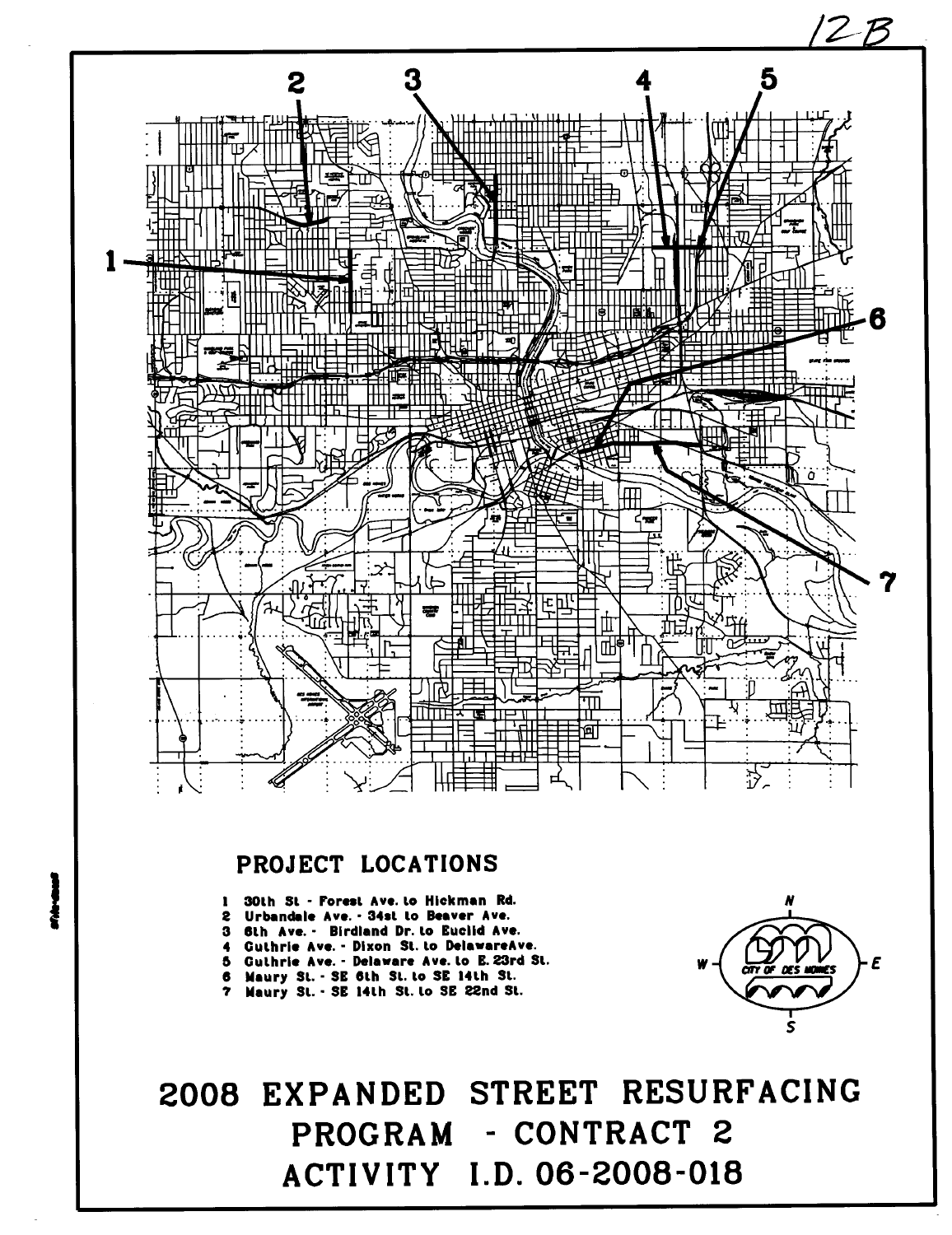# PROJECT SUMMARY

### 2008 Exp Street Resurfacing Contract 2 Activity ID 06-2008-018

On July 28, 2008, by Roll Call No. 08-1365, the City Council awarded the contract for the above construction to Grimes Asphalt & Paving Corp. The 2008 Expanded Street Resurfacing Program - Contract 2, Activity ID 06-2008-018, described as: scarification of existing asphalt streets, furnish and place hot mix asphalt, and furnish and place pavement markings, and other incidental items; in accordance with the contract documents, including Plans File Nos. 490-150/170, at the following locations:

- 1 30th St. Forest Ave. to Hickman Rd.
- 2 Urbandale Ave. 34th St to Beaver Ave.
- 36th St. Birdland Dr. to Euclid Ave.
- 4 Guthrie Ave. Delaware Ave. to E 23rd St.
- 5 Guthrie Ave. Dixon St. to Delaware Ave.
- 6 Maury St SE 14th ST. to E 22nd St.
- 7 Maury St SE 6th St. to SE 14th St.

Tabulated below is a history of project change orders.

| Change<br>Order No. | <b>Description</b>                                                              | <b>Initiated</b><br>By | Amount      |
|---------------------|---------------------------------------------------------------------------------|------------------------|-------------|
| 1                   | 9/2/2008                                                                        | Engineering            | \$23,554.00 |
|                     | Replace deteriorated medians on Guthrie Avenue prior to<br>the asphalt overlay. |                        |             |
| 2                   | 11/14/2008                                                                      | Engineering            | \$20,838.60 |
|                     | Increase patching on Maury Street and adjust items to<br>asbuilt quantities.    |                        |             |
| 3                   | 12/8/2008                                                                       | Engineering            | \$21,547.90 |
|                     | Increase patching on Guthrie Avenue and adjust items to<br>asbuilt quantities.  |                        |             |
| 4                   | 10/15/2009                                                                      | Engineering            | (\$421.52)  |
|                     | Adjust quantities to final agreed upon as-built quantities.                     |                        |             |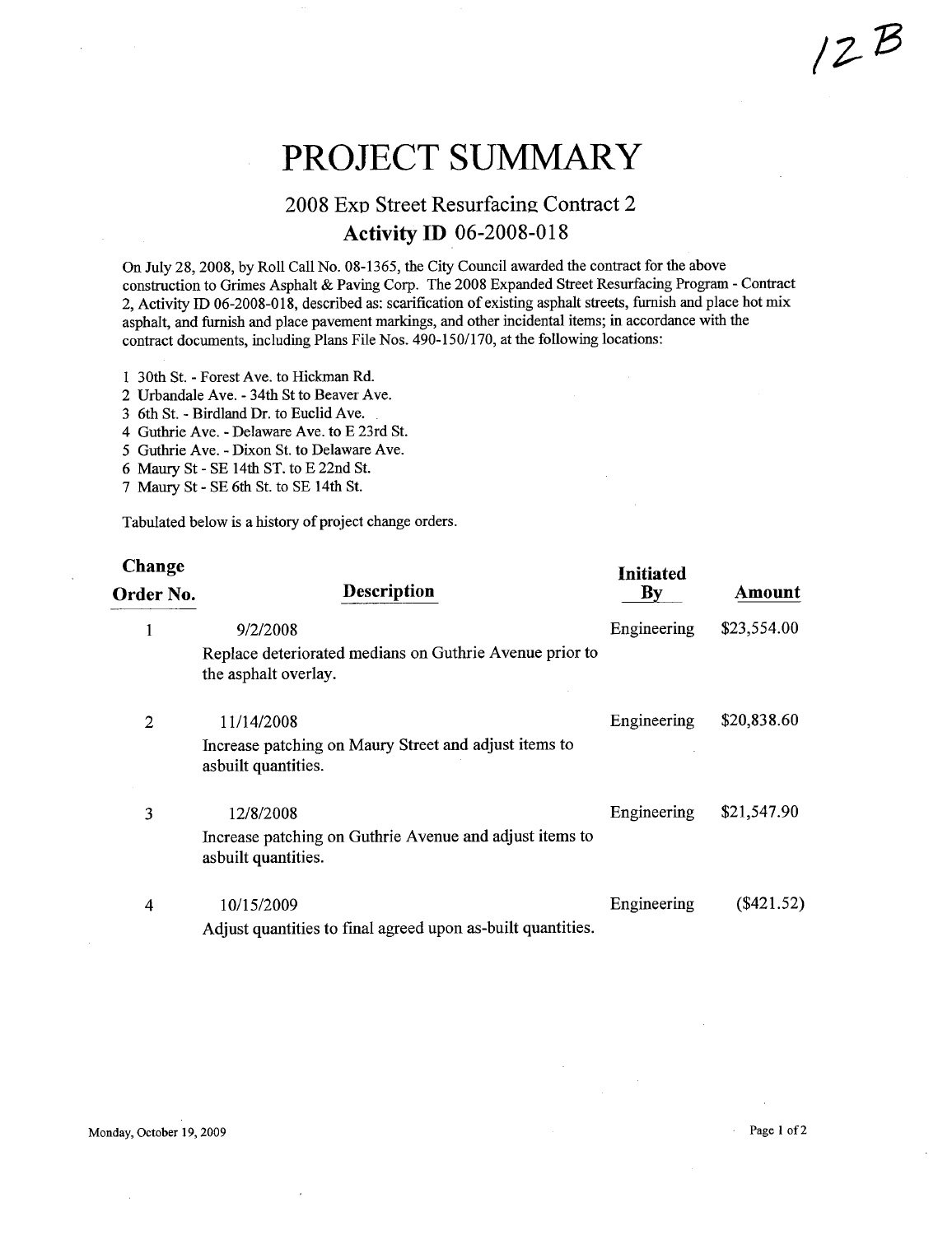| <b>Change</b> |                                                      | <b>Initiated</b> |                |  |  |  |
|---------------|------------------------------------------------------|------------------|----------------|--|--|--|
| Order No.     | <b>Description</b>                                   | Bv               | Amount         |  |  |  |
|               | <b>Original Contract Amount</b>                      |                  | \$1,500,141.60 |  |  |  |
|               | <b>Total Change Orders</b>                           |                  | \$65,518.98    |  |  |  |
|               | <b>Percent of Change Orders to Original Contract</b> |                  | 4.37%          |  |  |  |
|               | <b>Final Contract Amount</b>                         |                  | \$1,565,660.58 |  |  |  |

 $\bar{z}$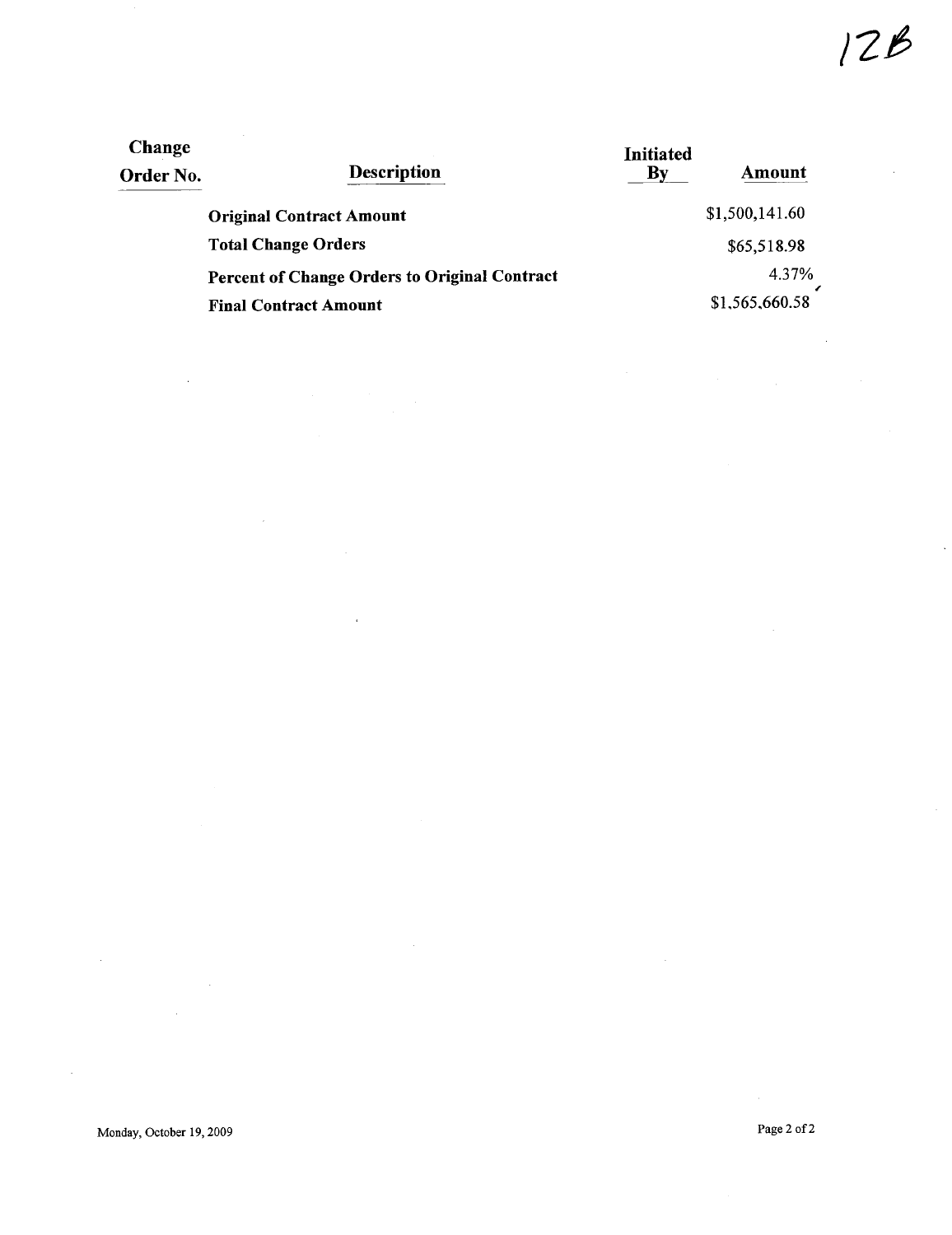$12E$ CITY OF  $DES N$ ENGINEERING DEPARTMENT

October 26, 2009

#### CERTIFICATION OF COMPLETION

#### AGENDA HEADING:

Accepting completed construction and approving final payment for the 2008 Expanded Street Resurfacing Program - Contract 2, Grimes Asphalt & Paving Corp..

#### SYNOPSIS:

Approve the Jurisdictional Engineer's Certification of Completion, accept construction of said improvement, and authorize final payment to the contractor.

#### FISCAL IMPACT:

Amount: \$1,565,660.58 As-Built Contract Cost

Funding Source: 2009-2010 CIP, Page Street-42, Special City-wide Street Improvements, STR217, Being: Gaming Monies from the Agreement with Polk County and The Racing Association of Central Iowa

#### CERTIFICATION OF COMPLETION:

On July 28, 2008, under Roll Call No. 08-1366, the City Council awarded a contract to Grimes Asphalt& Paving Corp., J M Yonker, President, 12021 NW 54th Avenue, Grimes, IA 50111 for the construction of the following improvement:

2008 Expanded Street Resurfacing Program - Contract 2, 06-2008-018

The improvement includes scarification of existing asphalt streets, furnish and place hot mix asphalt, and furnish and place pavement markings, and other incidental items; in accordance with the contract documents, including Plans File Nos. 490-150/170, at the following locations within the City of Des Moines, Iowa:

.3Oth Street from Forest Avenue to Hickman Road

.Urbandale Avenue from 34th Street to Beaver Avenue

.6th Avenue from Birdland Drive to Euclid Avenue

.Guthrie Avenue from Delaware Avenue to E 23rd Street

.Guthrie Avenue from Dixon Street to Delaware Avenue

.Maury Street from SE 14th Street to E 22nd Street

· Maury Street from SE 6th Street to SE 14th Street

I hereby certify that the construction of said 2008 Expanded Street Resurfacing Program - Contract 2, Activity ID 06-2008-018, has been completed in substantial compliance with the terms of said contract, and I hereby recommend that the work be accepted. The work commenced on August 11, 2008, and was completed on October 20, 2009.

1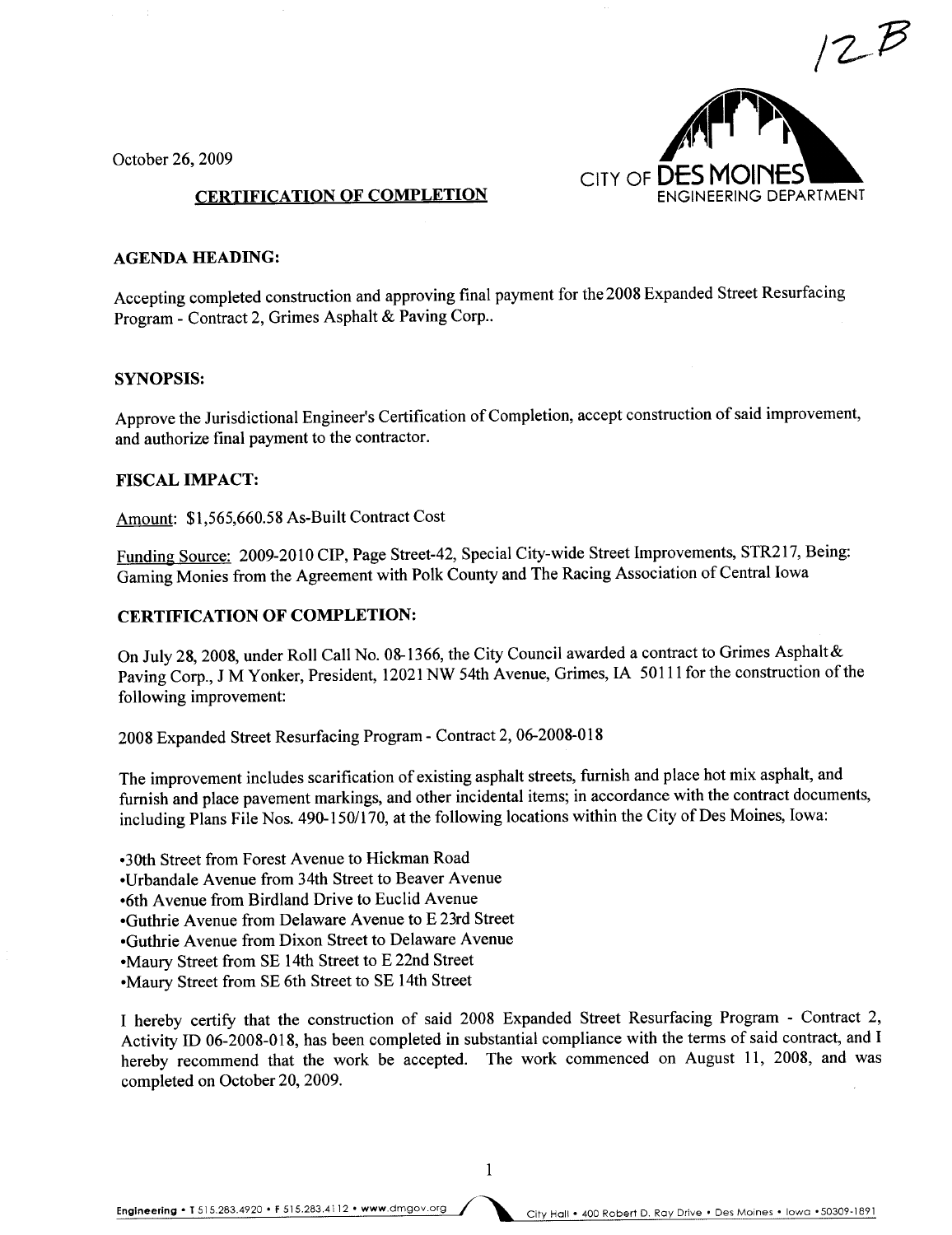I further certify that \$1,565,660.58 is the total cost of said improvement, of which \$1,487,377.55 has been paid the Contractor and \$0.00 is now due and is hereby approved as final partial payment for the above project, the remaining balance of \$78,283.03 is to be paid at the end of thirty days, with funds retained for unresolved claims on file in accordance with Iowa Code chapter 573. The amount of completed work is shown on the attached Estimate of Construction Completed.

 $Q$ le  $Z$  Brever,

Jeb E. Brewer, P.E. Des Moines City Engineer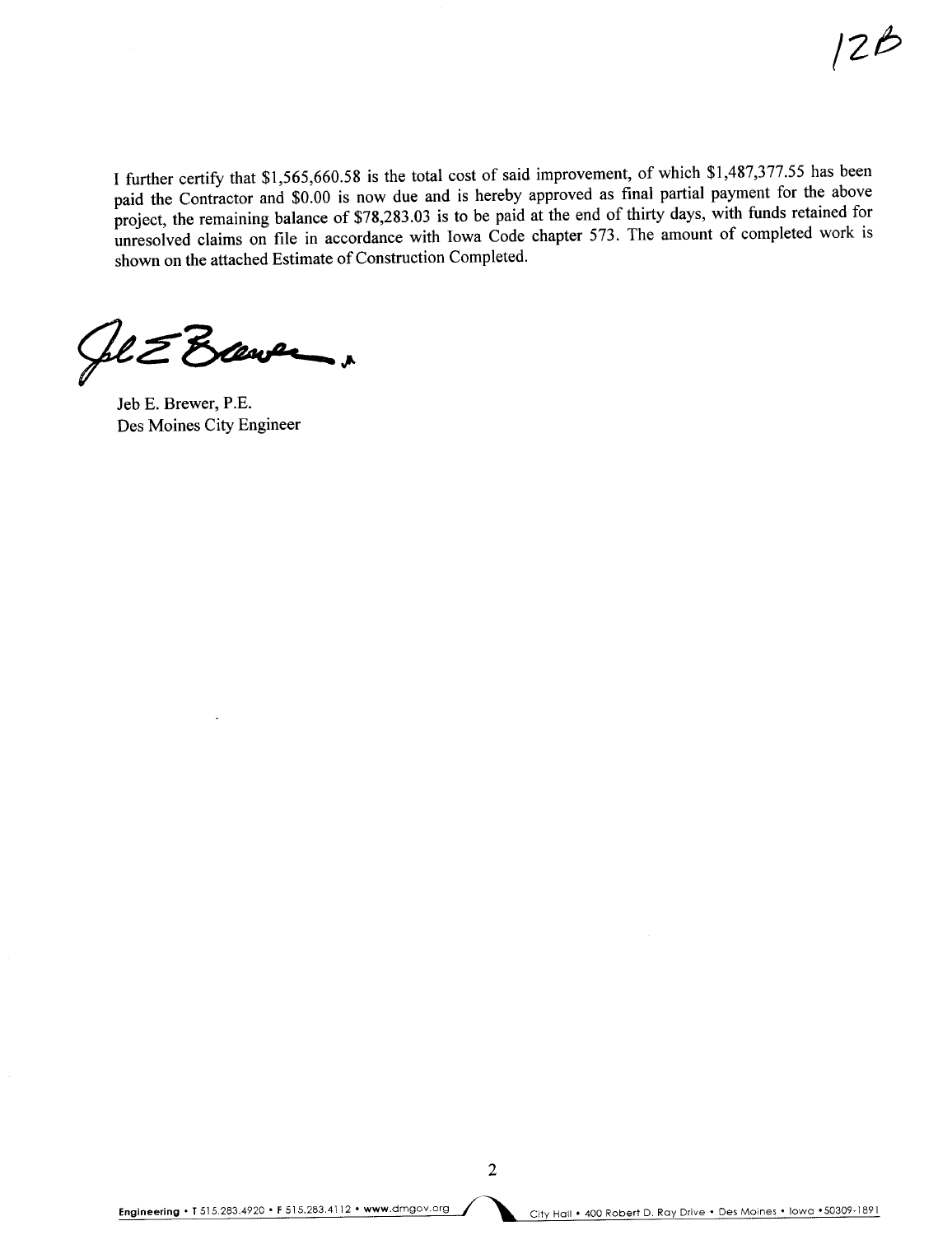CITY OF DES MOINES, IOWA ...<br>CITY OF DES MOINES, IOWA ...<br>OF CONSTRUCTION COMPUTER ... ENGINEERING DEPARTMENT ENGINEERING DEPARTMENT CITY OF DES MOINES, IOWA

 $\sum_{\text{trivors in nontrivial}}$ 



# PROJECT: 2008 EXPANDED STREET RESURFACING PROGRAM - CONTRACT 2 PROJECT: 2008 EXPANDED STREET RESURFACING PROGRAM - CONTRACT 2 CONTRACTOR: GRIMES ASPHALT & PAVING CORP

Proj No: N/A<br>Activity ID: 06-2008-018 Activity ID: 06-2008-018 10/8/2009

|                 | <b>DESCRIPTION</b>                                      | <b>UNIT</b>    | <b>ESTIMATED</b> | AUTHORIZED<br><b>UNITS</b> | <b>CONSTRUCTED</b><br>TO DATE | UNIT PRICE          | TOTAL AMOUNT   |
|-----------------|---------------------------------------------------------|----------------|------------------|----------------------------|-------------------------------|---------------------|----------------|
| <b>LINE NO</b>  |                                                         | <b>MILE</b>    | 4.080            | 4.070                      | 4.070                         | 1,900.00            | \$7,733.00     |
|                 | Cleaning and Preparation of Base                        |                | 43,097.000       | 43,097.000                 | 43,097.000                    | \$1.80              |                |
| N               | Pavement Scarification, 2 inch                          | $\lambda S$    |                  |                            |                               | \$78.00             | \$77,574.60    |
| $\tilde{ }$     | HMA (3M ESAL) Surface, 1/2", Friction L-4               | TON            | 15,060.000       | 15,132.550                 | 15,132.550                    |                     | \$1,180,338.90 |
| 4               | Milled Butt Joints                                      | 51             | 1.000            | 1.000                      | 1.000                         | \$10,000.00         | \$10,000.00    |
| S               | Manhole Adjusting Ring                                  | EACH           | 22.000           | 25.000                     | 25.000                        | \$270.00            | \$6,750.00     |
| ৩               | Intake Riser                                            | EACH           | 38.000           | 14.000                     | 14.000                        | \$500.00            | \$7,000.00     |
| 1               | New Manhole Lid                                         | EACH           | 10.000           | 0.000                      | 0.000                         | \$60.00             | \$0.00         |
| $\infty$        | Patch by Count                                          | <b>EACH</b>    | 6.000            | 26.000                     | 26.000                        | \$125.00            | \$3,250.00     |
| Q               | Patch, Full Depth                                       | $\overline{S}$ | 150.000          | 878.380                    | 878.380                       | \$110.00            | \$96,621.80    |
| $\overline{10}$ | Remove & Replace M-A Intake                             | EACH           | 4.000            | 4.000                      | 4.000                         | \$3,200.00          | \$12,800.00    |
| $\Xi$           | Remove & Replace M-F Intake                             | <b>EACH</b>    | 4.000            | 0.000                      | 0.000                         | \$3,900.00          | \$0.00         |
| $\overline{12}$ | Painted Pavement Marking, Waterborne or Solvent based   | <b>STA</b>     | 565.000          | 596.670                    | 596.670                       | \$37.00             | \$22,076.79    |
| 13              | Painted Symbols and Legend, Waterborne or Solvent based | EACH           | 96.000           | 29.000                     | 29.000                        | \$42.00             | \$1,218.00     |
| $\overline{1}$  | Durable Pavement Markings, Epoxy                        | <b>STA</b>     | 344.000          | 323.910                    | 323.910                       | \$107.00            | \$34,658.37    |
| $\overline{15}$ | DurablePavement Symbols and Legend, Epoxy               | EACH           | 48.000           | 60.000                     | 60.000                        | \$184.00            | \$11,040.00    |
| $\frac{6}{1}$   | Grooves Cut for Pavement Markings                       | <b>STA</b>     | 344.000          | 323.910                    | 323.910                       | \$32.00             | \$10,365.12    |
| $\overline{17}$ | Grooves Cut for Symbols and Legends                     | EACH           | 48.000           | 60.000                     | 60.000                        | \$100.00            | \$6,000.00     |
| $\overline{18}$ | Loop Detector, Replacement, 6' by 8'                    | <b>EACH</b>    | 6.000            | 2.000                      | 2.000                         | \$1,400.00          | \$2,800.00     |
| $\mathbf{a}$    | Loop Detector, Replacement, 6' by 20'                   | <b>EACH</b>    | 16.000           | 15.000                     | 15.000                        | \$1,800.00          | \$27,000.00    |
| $\Omega$        | Traffic Control                                         | $^{21}$        | 1.000            | 1.000                      | 1.000                         | \$13,000.00         | \$13,000.00    |
| $\overline{21}$ | Flaggers                                                | <b>DAY</b>     | 46.000           | 9.000                      | 9.000                         | \$240.00            | \$2,160.00     |
| 22              | Mobilization                                            | $S_{1}$        | 1.000            | 1.000                      | 1.000                         | \$10,000.00         | \$10,000.00    |
| 23              | Project Sign, Small                                     | <b>EACH</b>    | 12.000           | 12.000                     | 12.000                        | $\frac{10000}{\pi}$ | \$1,320.00     |
| 1.01            | Median Nose Repair #1                                   | $^{21}$        |                  | 1.000                      | 1.000                         | \$7,825.00          | \$7,825.00     |
| 1.02            | Median Nose Repair #2                                   | 21             |                  | 1.000                      | 1.000                         | \$7,825.00          | \$7,825.00     |
| 1.03            | Concrete Median Cap                                     | SS             |                  | 22.000                     | 22.000                        | \$100.00            | \$2,200.00     |
| 1.04            | Curb Replacement                                        | $\mathbb{H}$   |                  | 57.000                     | 57.000                        | \$72.00             | \$4,104.00     |
|                 |                                                         |                |                  |                            |                               |                     |                |
|                 |                                                         |                |                  |                            |                               |                     |                |
|                 |                                                         |                |                  |                            |                               |                     |                |

~